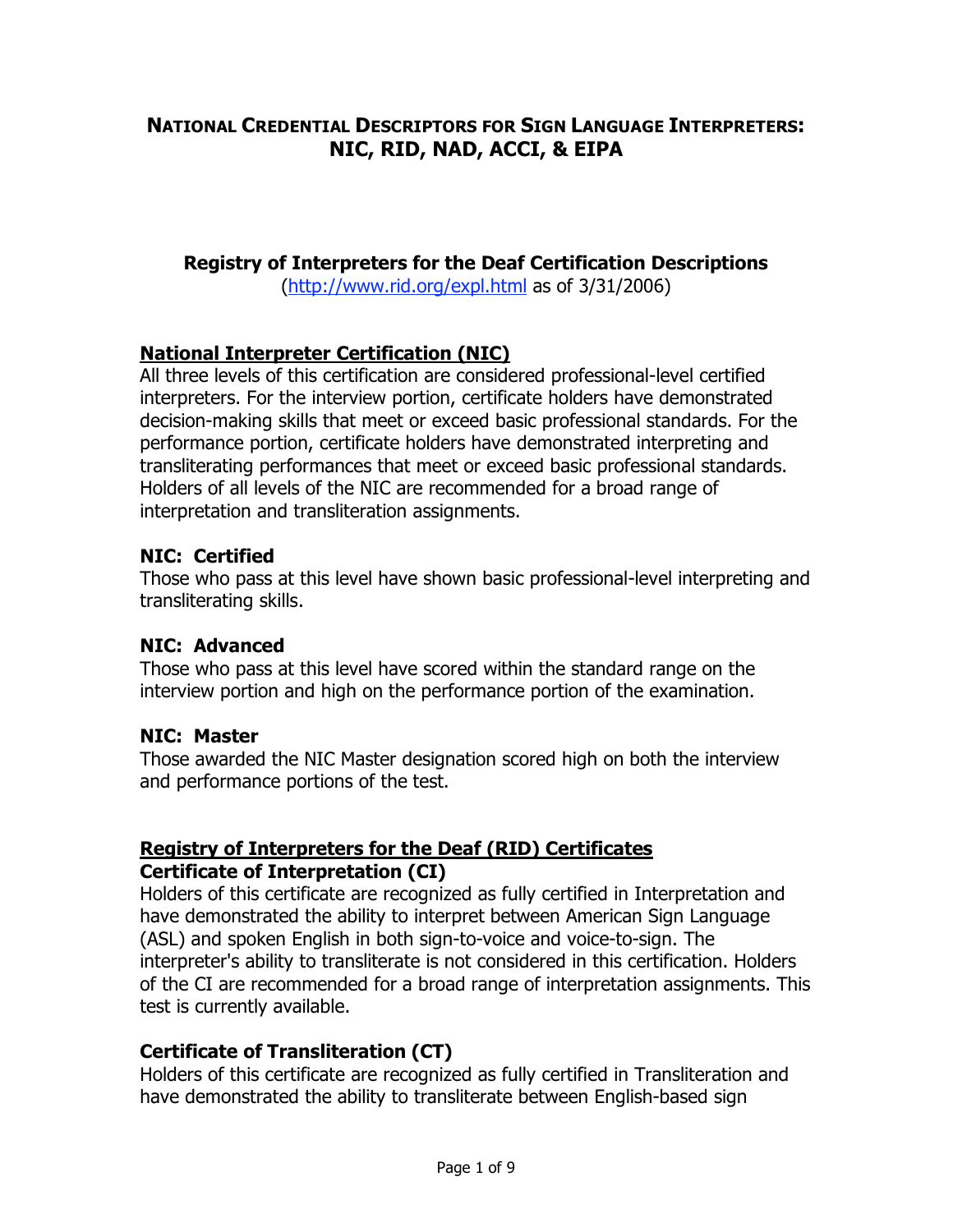language and spoken English in both sign-to-voice and voice-to-sign. The transliterator's ability to interpret is not considered in this certification. Holders of the CT are recommended for a broad range of transliteration assignments. This test is currently available.

## **Certificate of Interpretation and Certificate of Transliteration (CI & CT)**

Holders of both full certificates (as listed above) have demonstrated competence in both interpretation and transliteration. Holders of the CI and CT are recommended for a broad range of interpretation and transliteration assignments.

# **Conditional Legal Interpreting Permit (CLIP)**

Holders of this conditional permit completed an RID recognized training program designed for interpreters and transliterators who work in legal settings. Generalist certification (CI and CT, or CSC) was required prior to enrollment in the training program. Holders of this conditional permit are recommended for a broad range of assignments in the legal setting. The CLIP is no longer available.

# **Conditional Legal Interpreting Permit-Relay (CLIP-R)**

Holders of this conditional permit have completed an RID recognized training program designed for interpreters and transliterators who work in legal settings and who are also Deaf or hard-of-hearing. Generalist certification for interpreters/transliterators who are Deaf or hard-of-hearing (RSC, CDI-P, or CDI) is required prior to enrollment in the training program. This permit is valid until one year after the Specialist Certificate: Legal written and performance test for Deaf interpreters is available nationally. CLIP-R holders must take and pass the new legal certification examination in order to maintain certification in the specialized area of interpreting in legal settings. Holders of this conditional permit are recommended for a broad range of assignments in the legal setting. The CLIP-R is still offered.

# **Certified Deaf Interpreter-Provisional (CDI-P)**

Holders of this provisional certification are interpreters who are Deaf or hard-ofhearing and who have demonstrated a minimum of one year experience working as an interpreter, completion of at least 8 hours of training on the RID Code of Ethics, and 8 hours of training in general interpretation as it relates to the interpreter who is Deaf or hard-of-hearing. Holders of this certificate are recommended for a broad range of assignments where an interpreter who is Deaf or hard-of-hearing would be beneficial. The CDI-P is no longer available.

# **Certified Deaf Interpreter (CDI)**

Holders of this certification are interpreters who are Deaf or hard-of-hearing and who have completed at least 8 hours of training on the RID Code of Ethics, and 8 hours of training in general interpretation as it relates to the interpreter who is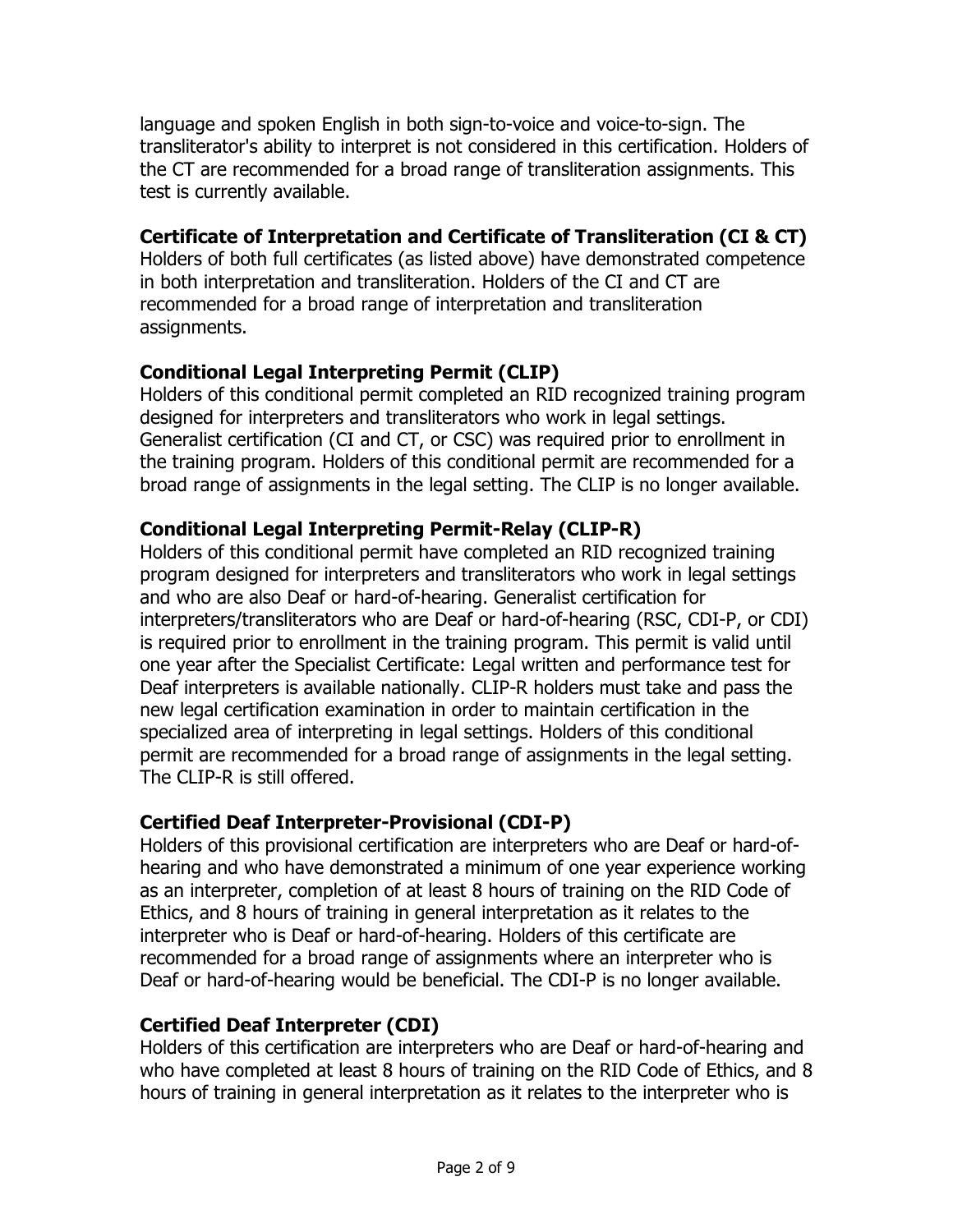Deaf or hard-of-hearing and have passed a comprehensive combination written and performance test. Holders of this certificate are recommended for a broad range of assignments where an interpreter who is Deaf or hard-of-hearing would be beneficial. This test is currently available.

## **Comprehensive Skills Certificate (CSC)**

Holders of this full certificate have demonstrated the ability to interpret between American Sign Language and spoken English and to transliterate between spoken English and a English-based sign language. Holders of this certificate are recommended for a broad range of interpreting and transliterating assignments. The CSC examination was offered until 1987. This test is no longer offered.

### **Master Comprehensive Skills Certificate (MCSC)**

The MCSC examination was designed with the intent of testing for a higher standard of performance than the CSC. Holders of this certificate were required to hold the CSC prior to taking this exam. Holders of this certificate are recommended for a broad range of interpreting and transliterating assignments. This certificate is no longer offered.

# **Reverse Skills Certificate (RSC)**

Holders of this full certificate demonstrated the ability to interpret between American Sign Language and English-based sign language or transliterate between spoken English and a signed code for English. Holders of this certificate are Deaf or hard-of-hearing and interpretation/transliteration is rendered in American Sign Language, spoken English, a signed code for English or written English. Holders of the RSC are recommended for a broad range of interpreting assignments where the use of an interpreter who is Deaf or hard-of-hearing would be beneficial. This certificate is no longer offered. People interested in this area should take the CDI exam.

#### **Specialist Certificate: Legal (SC:L)**

Holders of this specialist certificate have demonstrated specialized knowledge of legal settings and greater familiarity with language used in the legal system. Generalist certification and documented training and experience is required prior to sitting for this exam. Holders of the SC:L are recommended for a broad range of assignments in the legal setting. This test is currently available.

#### **Provisional Specialist Certificate: Legal (Prov. SC:L)**

Holders of this provisional certificate hold generalist certification and have completed RID approved legal training. Holders of this certificate are recommended for assignments in the legal setting. Prov. SC:L is no longer available.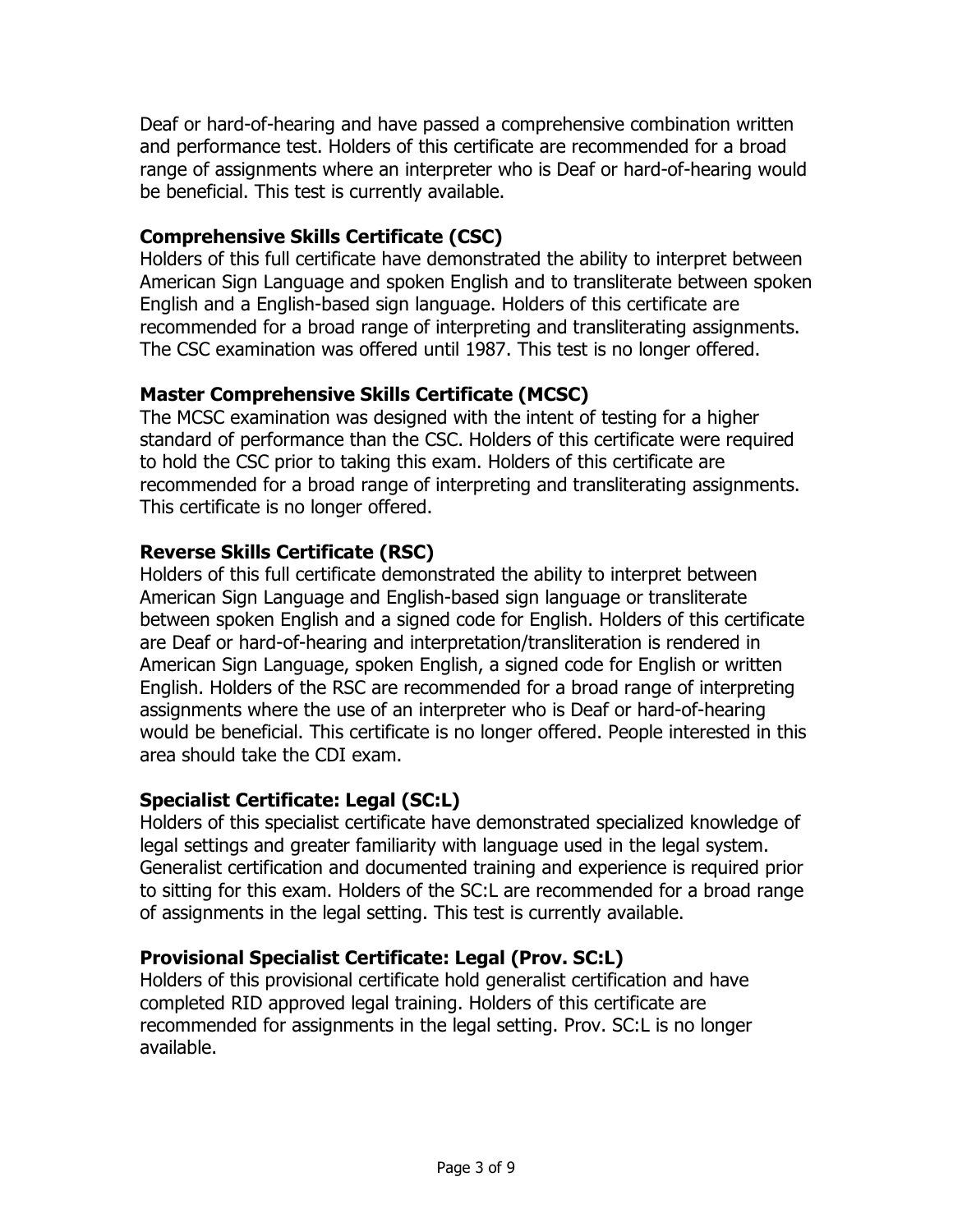# **Specialist Certificate: Performing Arts (SC:PA)**

Holders of this certificate were required to hold RID generalist certification (CSC) prior to sitting for this examination and have demonstrated specialized knowledge in performing arts interpretation. Holders of this certificate are recommended for a broad range of assignments in the performing arts setting. The SC:PA is no longer offered.

# **Oral Transliteration Certificate (OTC)**

Holders of this generalist certificate have demonstrated, using silent oral techniques and natural gestures, the ability to transliterate a spoken message from a person who hears to a person who is deaf or hard-of-hearing and the ability to understand and repeat the message and intent of the speech and mouth movements of the person who is deaf or hard-of-hearing. This test is currently available.

### **Oral Interpreting Certificate: Comprehensive (OIC:C)**

Holders of this generalist certificate demonstrated the ability to transliterate a spoken message from a person who hears to a person who is deaf or hard-ofhearing and the ability to understand and repeat the message and intent of the speech and mouth movements of the person who is deaf or hard-of-hearing. This certification is no longer offered. Individuals wishing oral certification should take the OTC exam noted above.

# **Oral Interpreting Certificate: Spoken to Visible (OIC:S/V)**

Holders of this partial certificate demonstrated the ability to transliterate a spoken message from a person who hears to a person who is deaf or hard-ofhearing. This individual received scores on the OIC:C examination which prevented the awarding of full OIC:C certification. The OIC:S/V is no longer offered. Individuals wishing oral certification should take the OTC exam noted above.

# **Oral Interpreting Certificate: Visible to Spoken (OIC:V/S)**

Holders of this partial certificate demonstrated ability to understand the speech and silent mouth movements of a person who is deaf or hard-of-hearing and to repeat the message for a hearing person. This individual received scores on the OIC:C examination which prevented the awarding of full OIC:C certification. The OIC:V/S is no longer offered. Individuals wishing oral certification should take the OTC exam noted above.

# **Interpretation Certificate/Transliteration Certificate (IC/TC)**

Holders of this partial certificate demonstrated ability to transliterate between English and a signed code for English and the ability to interpret between American Sign Language and spoken English. This individual received scores on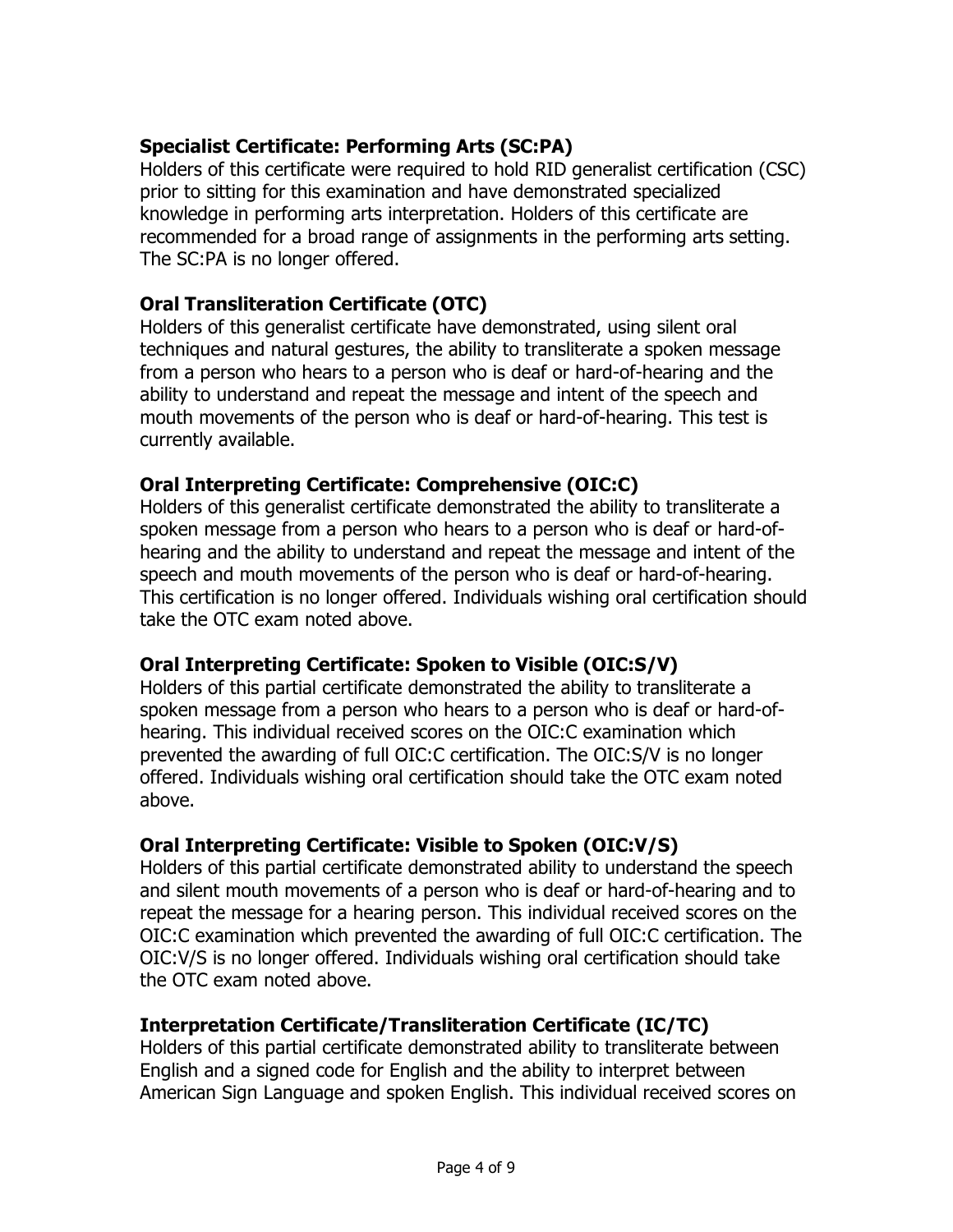the CSC examination which prevented the awarding of full CSC certification. The IC/TC is no longer offered.

# **Interpretation Certificate (IC)**

Holder of this partial certificate demonstrated ability to interpret between American Sign Language and spoken English. This individual received scores on the CSC examination which prevented the awarding of full CSC certification or partial IC/TC certification. The IC was formerly known as the Expressive Interpreting Certificate (EIC). The IC is no longer offered.

# **Transliteration Certificate (TC)**

Holders of this partial certificate demonstrated the ability to transliterate between spoken English and a signed code for English. This individual received scores on the CSC examination which prevented the awarding of full CSC certification or IC/TC certification. The TC was formerly known as the Expressive Transliterating Certificate (ETC). The TC is no longer offered.

#### **National Association of the Deaf (NAD) Certificates NAD III (Generalist) - Average Performance**

Possesses above average voice-to-sign skills and good sign-to-voice skills, or vise versa. Demonstrates the minimum competence needed to meet generally accepted interpreter standards. Occasional words or phrases may be deleted but the expressed concept is accurate. Has good control of the grammar of the second language. Is generally accurate and consistent but is not qualified for all situations.

# **NAD IV (Advanced) - Above Average Performance**

Possesses excellent voice-to-sign skills and above average sign-to-voice skills, or vice versa. Demonstrates above average skill in any given area. Performance is consistent and accurate. Fluency is smooth, with little deleted, and the viewer has no question to the candidate's competency. Should be able to interpret in most situations.

#### **NAD V (Master) - Superior Performance**

Possesses superior voice-to-sign skills and excellent sign-to-voice skills. Demonstrates excellent to outstanding ability in any given area. Performance is with a minimum of flaws. Demonstrates interpreting skills necessary in almost all situations.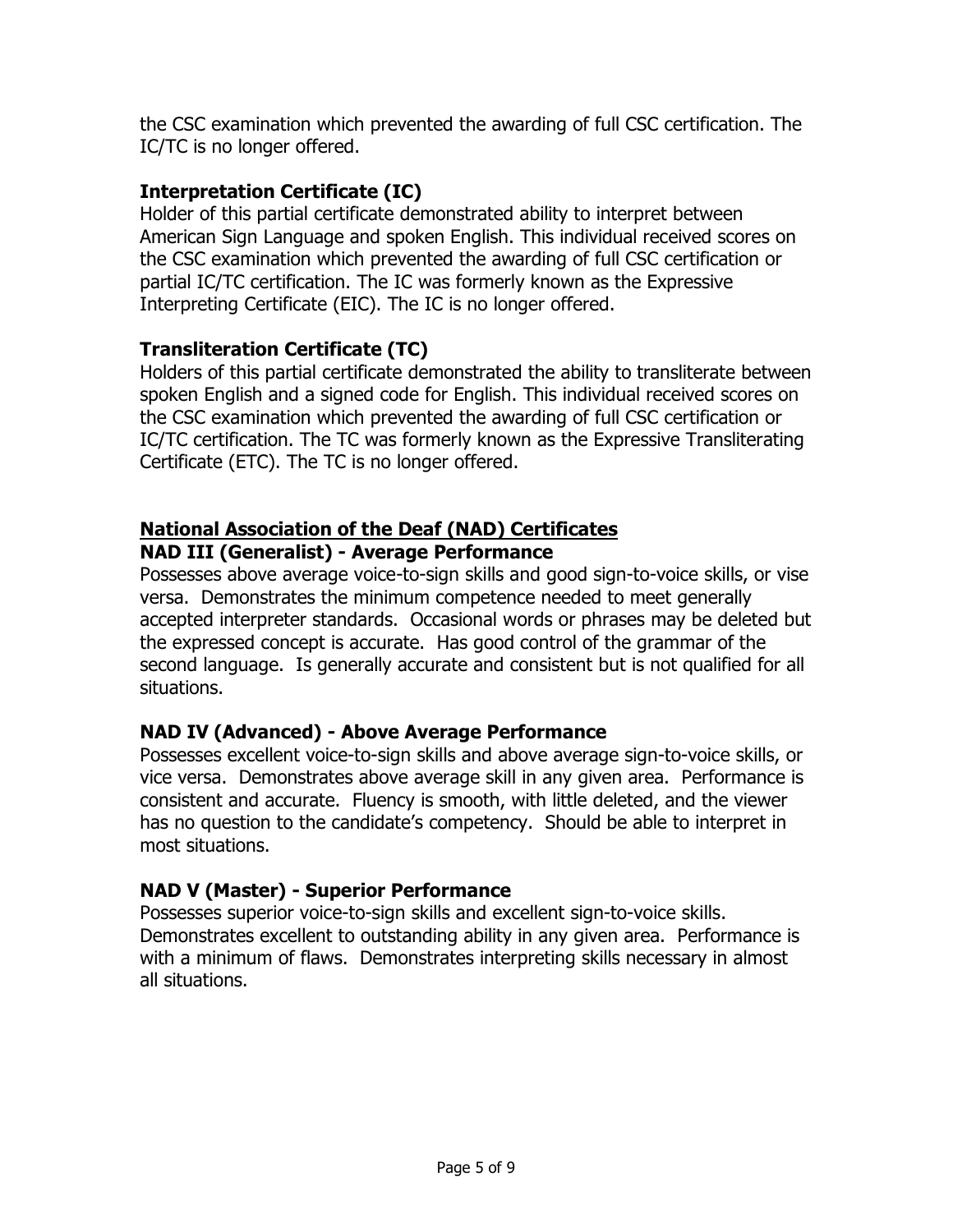## **American Consortium of Certified Interpreters (ACCI) National Sign Language Interpreter Assessment Program**

(http://acci-iap.org/lvldesc.htm as of 3/31/2006)

The American Consortium of Certified Interpreters (ACCI) grants certification to interpreters who successfully complete the Assessment attaining a Level III (Generalist), Level IV (Advanced), or Level V (Master). The descriptions are as follows: PLEASE NOTE: It should be clearly understood that the term "INTERPRETER SKILL" is used generically here in the overall ratings. The term includes both transliterating and interpreting skills. While each skill is assessed independently of the other, the OVERALL PERFORMANCE rating factor refers to both.

Certified Assessment Levels:

### **Level III (Generalist) - Average Performance**

Candidate demonstrates beginning interpreting ability. The skill shown is acceptable in meeting generally accepted interpreter standards. Occasional words or phrases may be deleted but the expressed concept is accurate. Is generally accurate and consistent. Someone you would feel comfortable with in many interpreting situations. Has good control of the grammar of the second language.

#### **Level IV (Advanced) - Above Average Performance**

Candidate demonstrates above average skill in any given area. Performance is consistent and accurate. Fluency is smooth, with little deleted, and the viewer has no question as to the candidate's competency. Should be able to interpret in any situation.

#### **Level V (Master) - Superior Performance**

Candidate demonstrates an excellent to outstanding ability in any given area. Performance is practically without flaw. Possess the skills necessary to interpret in practically all situations. A person you would go out of your way to seek to interpret for you.

#### Non-Certified Assessment Levels:

#### **Level I - Poor/Marginal**

Is not an interpreter. This candidate demonstrates very little skill on a given task. Scattered phrases or concepts may be completed correctly but the candidate has trouble conveying smoothly all that is signed or voiced. Demonstrates jerkiness and lags too far behind. Misses more than is acceptable and pauses too often. May fingerspell too much, use conceptually incorrect signs or demonstrate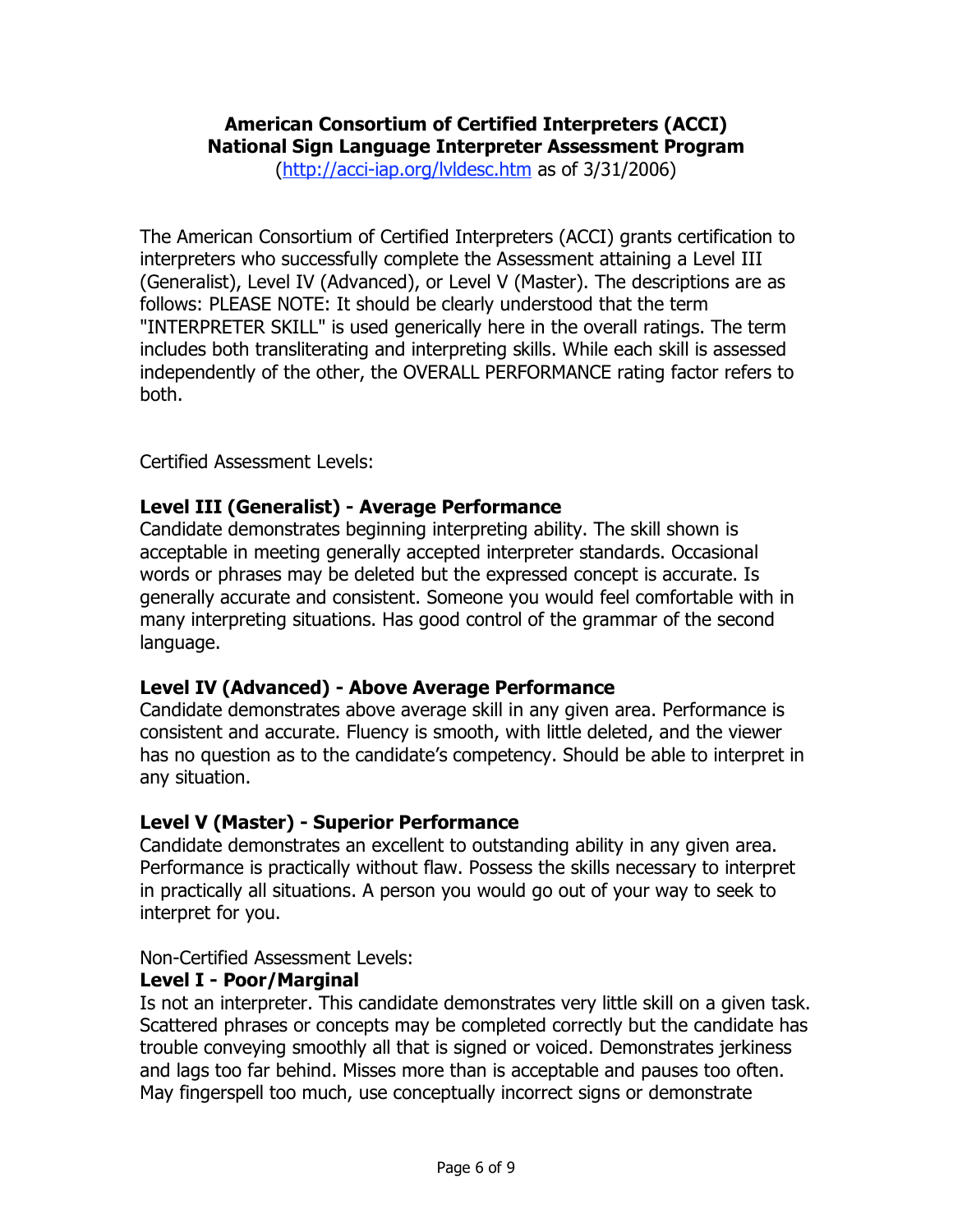distracting mannerisms. Not at all a person you would want to interpret for you in almost any situation.

# **Level II - Below Average Performance**

Candidate may demonstrate the ability to communicate on a basic level but is unable to complete the task according to generally accepted interpreter standards. Candidate exhibits weakness in specific areas, will delete too much at times in order to keep up and fingerspell more than is necessary. Frequently uses conceptually inaccurate signs.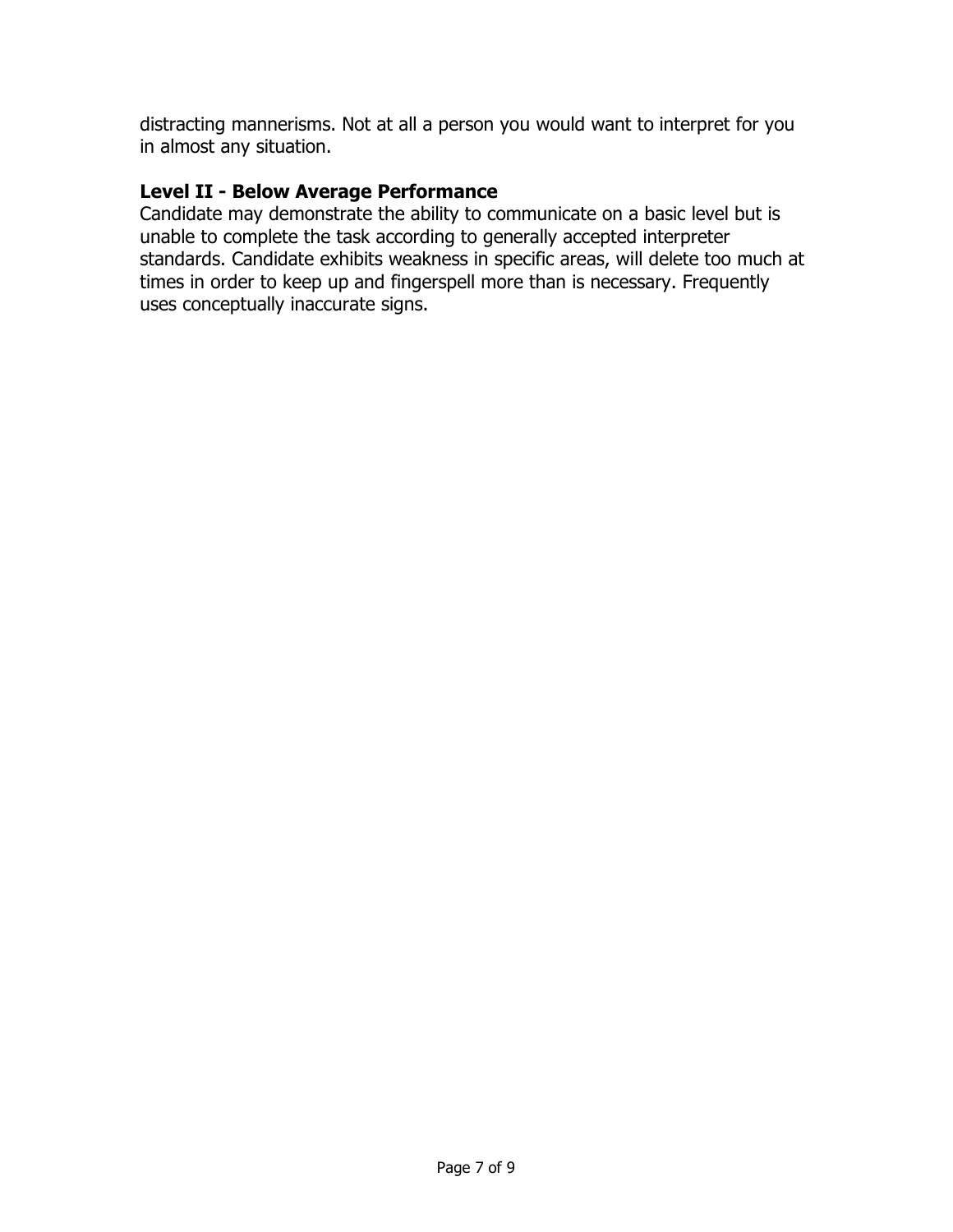#### **Educational Interpreter Performance Assessment® Descriptions of each EIPA Level**

(http://www.classroominterpreting.org/EIPA/performance/rating.asp as of 3/31/2006)

#### **Level 1: Beginner**

Demonstrates very limited sign vocabulary with frequent errors in production. At times, production may be incomprehensible. Grammatical structure tends to be nonexistent. Individual is only able to communicate very simple ideas and demonstrates great difficulty comprehending signed communication. Sign production lacks prosody and use of space for the vast majority of the interpreted message.

An individual at this level is not recommended for classroom interpreting.

#### **Level 2: Advanced Beginner**

Demonstrates only basic sign vocabulary and these limitations interfere with communication. Lack of fluency and sign production errors are typical and often interfere with communication. The interpreter often hesitates in signing, as if searching for vocabulary. Frequent errors in grammar are apparent, although basic signed sentences appear intact. More complex grammatical structures are typically difficult. Individual is able to read signs at the word level and simple sentence level but complete or complex sentences often require repetitions and repairs. Some use of prosody and space, but use is inconsistent and often incorrect.

An individual at this level is not recommended for classroom interpreting.

#### **Level 3: Intermediate**

Demonstrates knowledge of basic vocabulary, but will lack vocabulary for more technical, complex, or academic topics. Individual is able to sign in a fairly fluent manner using some consistent prosody, but pacing is still slow with infrequent pauses for vocabulary or complex structures. Sign production may show some errors but generally will not interfere with communication. Grammatical production may still be incorrect, especially for complex structures, but is in general, intact for routine and simple language. Comprehends signed messages but may need repetition and assistance. Voiced translation often lacks depth and subtleties of the original message. An individual at this level would be able to communicate very basic classroom content, but may incorrectly interpret complex information resulting in a message that is not always clear.